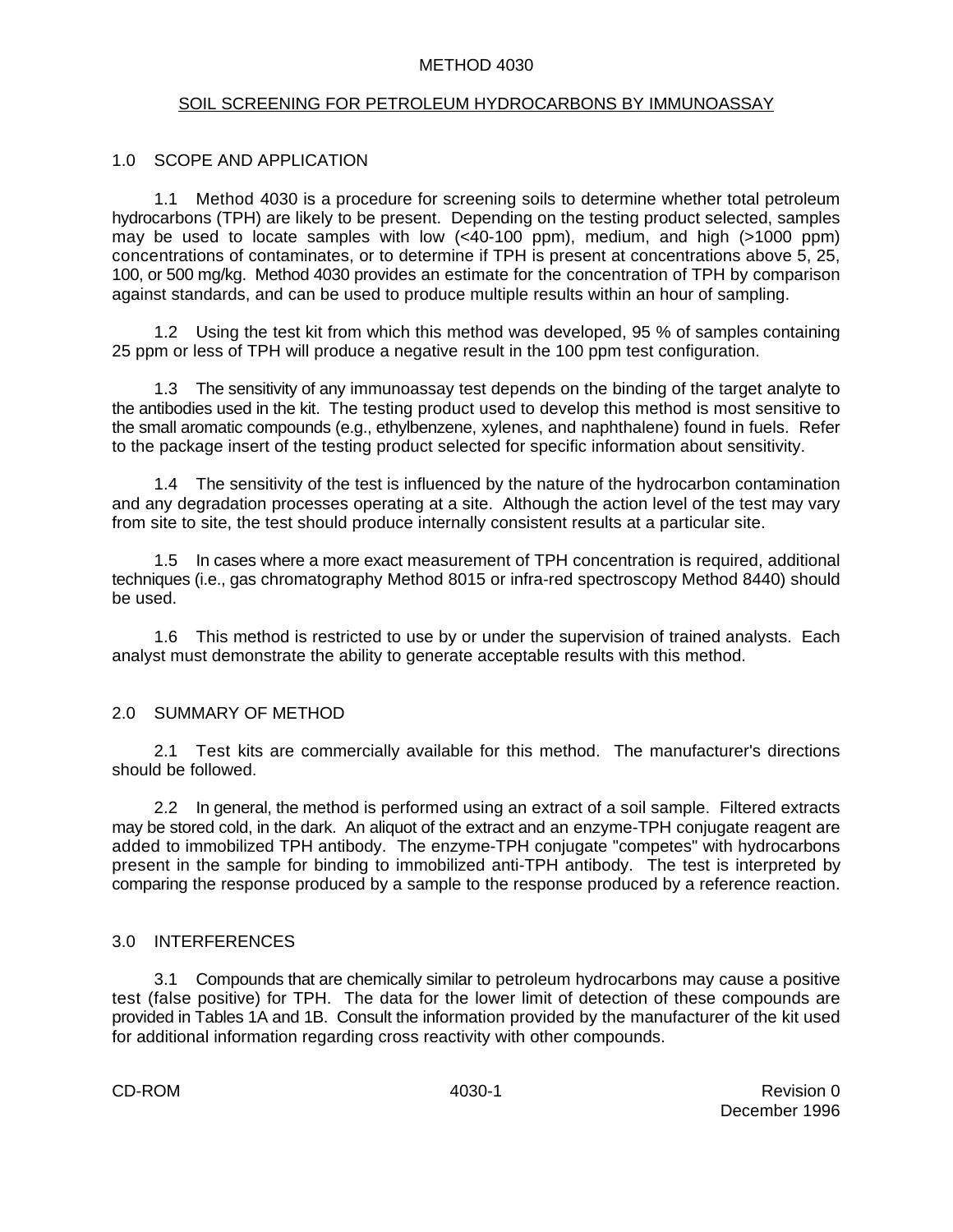3.2 Storage and use temperatures may modify the method performance. Follow the manufacturer's directions for storage and use.

3.3 Appropriate standards must be used (i.e., diesel standards for diesel analysis, JP-4 for analysis of JP-4, etc.), or excessive false negative or false positive rates may result.

#### 4.0 APPARATUS AND MATERIALS

Immunoassay test kit: PETRO RISc Soil Test (EnSys, Inc.), EnviroGard™ Petroleum Fuels in Soil, (Millipore, Inc.), or equivalent. Each commercially available test kit will supply or specify the apparatus and materials necessary for successful completion of the test.

#### 5.0 REAGENTS

Each commercially available test kit will supply or specify the reagents necessary for successful completion of the test.

6.0 SAMPLE COLLECTION, PRESERVATION, AND HANDLING

6.1 See the introductory material to this chapter, Organic Analytes, Sec. 4.1.

6.2 Soil samples may be contaminated, and should therefore be considered hazardous and handled accordingly.

#### 7.0 PROCEDURE

7.1 Follow the manufacturer's instructions for the test kit being used. Those test kits used must meet or exceed the performance specifications indicated in Tables 2-12.

7.2 Appropriate standards must be used to prevent excessive rates of false negative or false positive results.

#### 8.0 QUALITY CONTROL

8.1 Follow the manufacturer's instructions for the test kit being used for quality control procedures specific to the test kit used. Additionally, guidance provided in Method 4000 and Chapter One should be followed.

8.2 Use of replicate analyses, particularly when results indicate concentrations near the action level, is recommended to refine information gathered with the kit.

8.3 Do not use test kits past their expiration date.

8.4 Do not use tubes or reagents designated for use with other test kits.

8.5 Use the test kits within their specified storage temperature and operating temperature limits.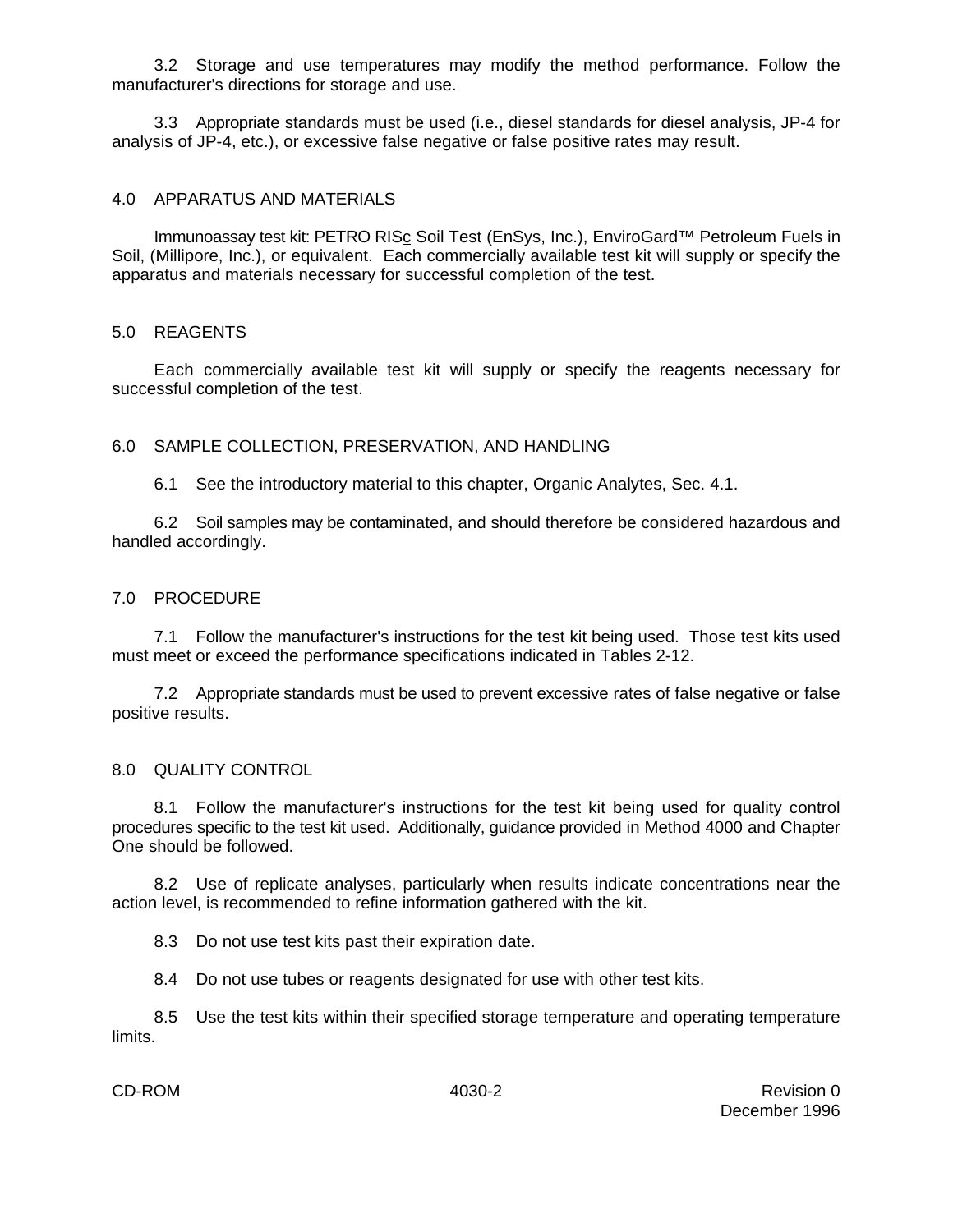8.6 Method 4030 is intended for field or laboratory use. The appropriate level of quality assurance should accompany the application of this method to document data quality.

## 9.0 METHOD PERFORMANCE

9.1 A single laboratory study was conducted with the PETRO RISc Soil Test, EnSys, Inc., using five contaminated soil samples. The samples were contaminated with oxygenated gasoline, oxygenated gasoline 24 hours after contamination, low aromatic diesel (purchased in California), normal diesel (purchased in Northern Virginia), and JP-4 jet fuel. Five replicate determinations were made using the kits, and the data compared with values obtained using GC/FID (Method 8015) and IR (Method 8440). Several different analysts ran the immunoassay analyses. Samples two- to fivefold below the action level generally gave readings less than the action level. Samples two fold above the action level gave readings greater than the action level. Samples at or near the action level give mixed results (e.g., both less than and greater than the action level). Tables 2 - 6 summarize these results.

9.2 Sensitivity of the EnviroGard Petroleum Fuels in Soil Test Kit was determined by establishing the "noise" level expected from matrix effects encountered in negative soil samples and determining the corresponding TPH concentration by comparison to the analyte-specific response curve. 8 different soils which did not contain TPH were assayed. Each of these soils was extracted in triplicate and each extract was assayed in three different assays. The mean and the standard deviation of the resulting %Bo's (%Bo =  $[(OD_{\text{sample}}/OD_{\text{negative control}}) \times 100]$ ) were calculated and the sensitivity was estimated at two standard deviations below the mean. The sensitivity for Method 4030 was determined to be 80% Bo at a 95% confidence interval. Based on the average assay response to home heating oil (HHO), this corresponds to 5.8 ppm. These data are shown in Table 7.

9.3 The effect of water content of the soil samples was determined by assaying three different soil samples which had been dried and subsequently had water added to 30% (w/w). Aliquots of these samples were then fortified with HHO. Each soil sample was assayed three times, with and without added water, and with and without HHO fortification. It was determined that water in soil up to 30% had no detectable effect on the method. These data are shown in Table 8.

9.4 The effect of the pH of the soil extract was determined by adjusting the soil pH of three soil samples. Soil samples were adjusted to pH 2 - 4 using 6N HCl and pH 10 - 12 using 6N NaOH. Aliquots of the pH adjusted soil samples were fortified with home heating oil. Each soil sample was assayed unadjusted and with pH adjusted to 2-4 and 10-12, both unfortified and fortified. These extracts were assayed three times. It was determined that soil samples with pH ranging from 2 to 12 had no detectable effect on the performance of the method. These data are shown in Table 9.

9.5 Two field studies were conducted at contaminated sites using the PETRO RISc Soil Test, EnSys, Inc.. In Field Trial 1, the method was used to locate soil contamination resulting from a leaking above ground gasoline tank. In Field Trial 2, the method was used to evaluate diesel fuel contamination in a railroad contaminated soil, sludge, and wastewater impound. Overall, a high degree of correlation was observed between the standard method and the immunoassay method. The application of the immunoassay method to 23 samples (46 analyses) resulted in eight conclusive false positive results (17%) and three conclusive false negative results (7%). Tables 10 and 11 summarize these results. There was agreement for 76% of the samples tested in the two trials for which data are presented.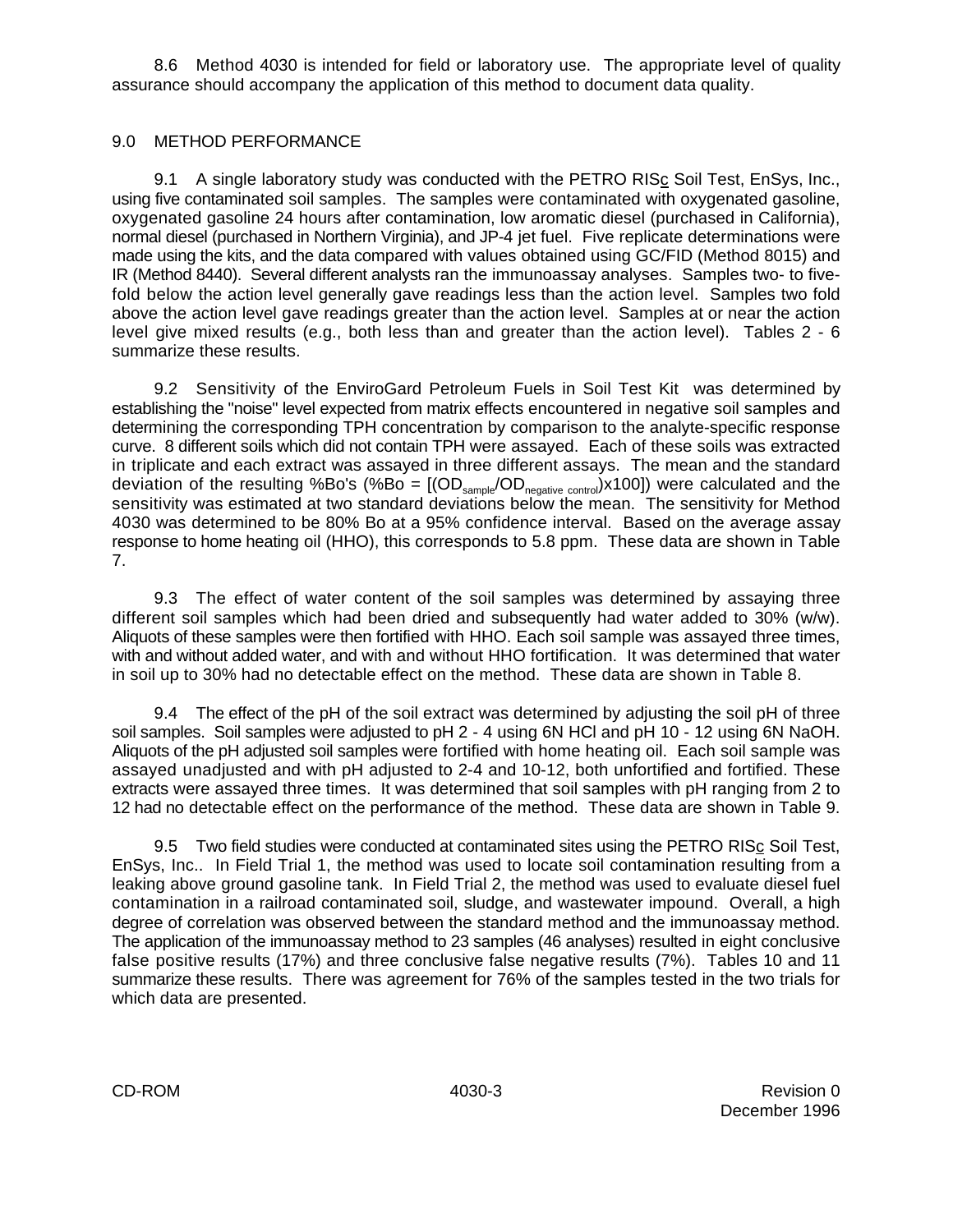9.6 Two field trials were undertaken to investigate the ability of the EnviroGard Petroleum Fuels in Soil Test Kit to identify soil samples which were contaminated with TPH. In trial 1 the method was used to identify soil which was contaminated with gasoline from leaking underground storage tanks. The immunoassay was compared to Method 8015. Twenty samples were analyzed by both methods. Interpreting the results at a cutoff of 100 ppm resulted in 1/20 (5%) false negatives and 0/20 (0%) false positives. In trial 2, the method was used to identify soil which was contaminated with JP-4 jet fuel from leaking semi-submerged storage tanks. The immunoassay was compared to Method 8015. Ten samples were analyzed by both methods. Interpreting the results at 1,000 ppm resulted in 0/10 (0%) false negatives and 1/10 (10%) false positives. Overall, for both field trials, there were 1/30 (3.3%) false negatives and 1/30 (3.3%) false positives. These data are summarized in Table 12.

## 10.0 REFERENCES

- 1. PETRO RIS $c^{TM}$  Users Guide, Ensys Inc.
- 2. Marsden, P.J., S-F Tsang, and N. Chau, "Evaluation of the PETRO RIS⊆<sup>™</sup> kit Immunoassay Screen Test System", Science Applications International Corporation under contract to EnSys Inc., June 1992, unpublished
- 3. EnviroGard<sup>™</sup> Petroleum Fuels in Soil Test Kit Guide, Millipore, Inc.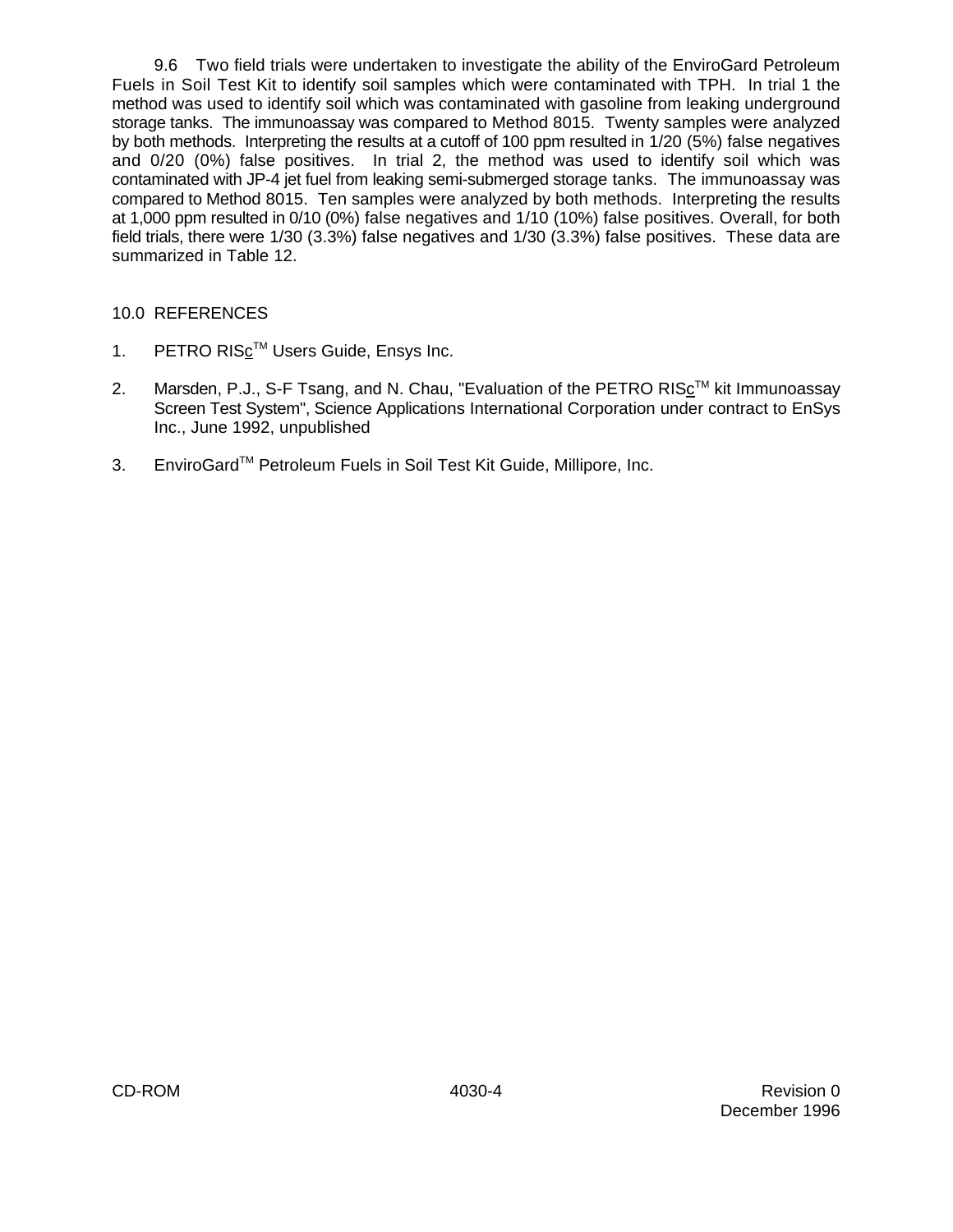# TABLE 1A

| Compound                | Soil Equivalent Concentration (ppm)<br>Required to Yield a Positive Result |  |  |  |
|-------------------------|----------------------------------------------------------------------------|--|--|--|
| Gasoline                | 100                                                                        |  |  |  |
| Diesel fuel, regular #2 | 75                                                                         |  |  |  |
| Jet A fuel              | 75                                                                         |  |  |  |
| Kerosene                | 100                                                                        |  |  |  |
| Fuel oil #2             | 100                                                                        |  |  |  |
| <b>Mineral Spirits</b>  | $30$                                                                       |  |  |  |
| Light lubricating oil   | 7,000                                                                      |  |  |  |
| Lithium grease          | 10,000                                                                     |  |  |  |
| <b>Brake fluid</b>      | >10,000                                                                    |  |  |  |
| Chain lubricant         | >10,000                                                                    |  |  |  |
| Toluene                 | 200                                                                        |  |  |  |
| o-Xylene                | 50                                                                         |  |  |  |
| m-Xylene                | 100                                                                        |  |  |  |
| p-Xylene                | 300                                                                        |  |  |  |
| Ethylbenzene            | 50                                                                         |  |  |  |
| Hexachlorobenzene       | $30$                                                                       |  |  |  |
| Trichloroethylene       | 1,000                                                                      |  |  |  |
| Acenaphthene            | $30$                                                                       |  |  |  |
| Naphthalene             | $30$                                                                       |  |  |  |
| Creosote                | <30                                                                        |  |  |  |
| 2-Methylpentane         | 150                                                                        |  |  |  |
| Hexanes, mixed          | 250                                                                        |  |  |  |
| Heptane                 | 300                                                                        |  |  |  |
| iso-Octane              | 30                                                                         |  |  |  |
| Undecane                | >10,000                                                                    |  |  |  |

a PETRO RIS<sub>C</sub>™ Soil Test, EnSys, Inc.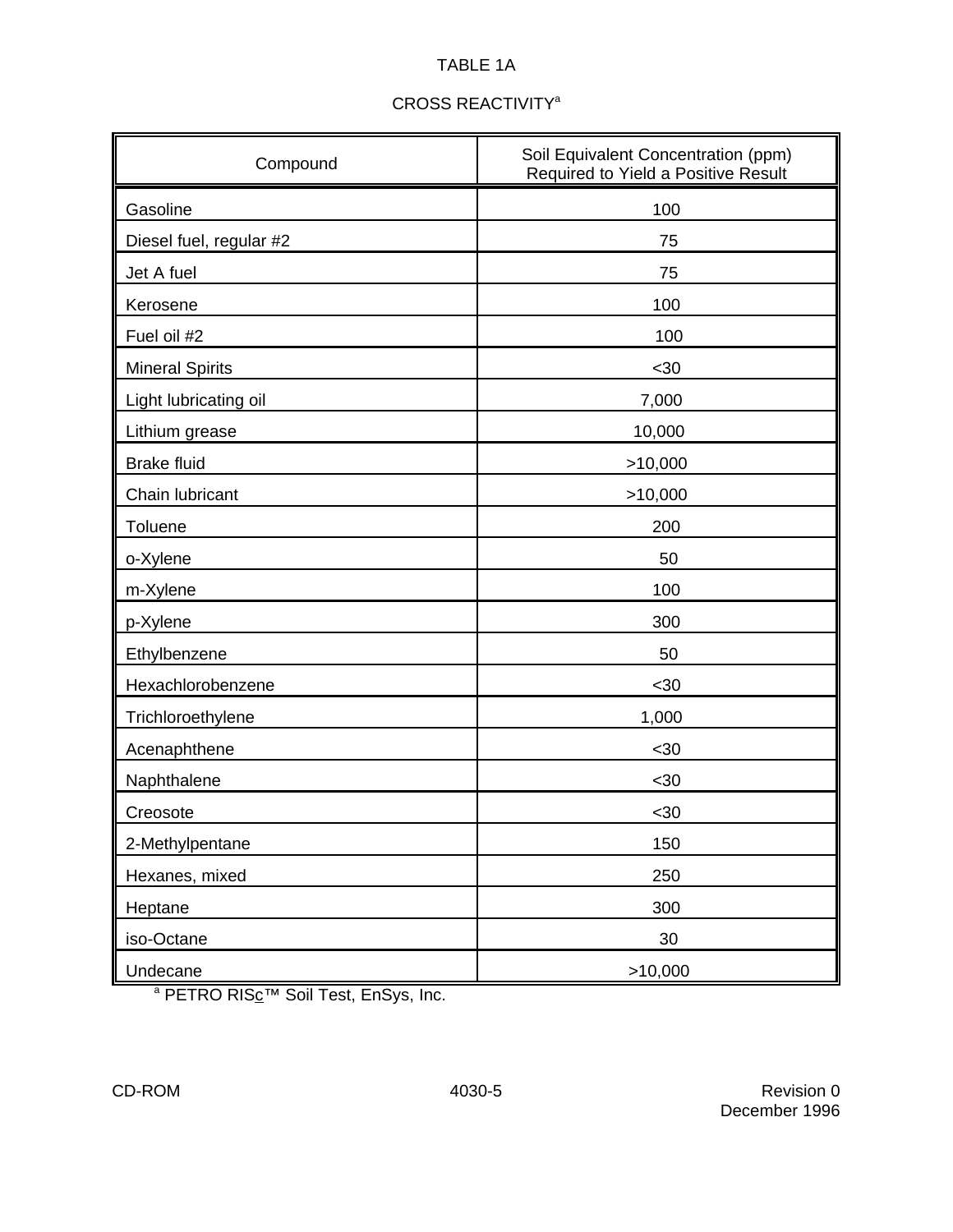# TABLE 1B

| Compound                                                                                                      | <b>Concentration Required for</b><br>Positive Interpretation (ppm) |
|---------------------------------------------------------------------------------------------------------------|--------------------------------------------------------------------|
| 1,2,4 - Trimethylbenzene                                                                                      | 0.1                                                                |
| m - Xylene                                                                                                    | 0.3                                                                |
| Acenaphthylene                                                                                                | 0.3                                                                |
| Acenapthene                                                                                                   | 0.4                                                                |
| p - Xylene                                                                                                    | 0.5                                                                |
| Naphthalene                                                                                                   | 0.7                                                                |
| 1,3,5 - Trimethylbenzene                                                                                      | $\overline{2}$                                                     |
| Fluorene                                                                                                      | $\overline{2}$                                                     |
| Phenanthrene                                                                                                  | $\overline{2}$                                                     |
| o - Xylene                                                                                                    | 3                                                                  |
| Ethylbenzene                                                                                                  | 5                                                                  |
| Toluene                                                                                                       | $\overline{7}$                                                     |
| Propylbenzene                                                                                                 | 11                                                                 |
| Chlordane                                                                                                     | 45                                                                 |
| Benzene                                                                                                       | 70                                                                 |
| Toxaphene                                                                                                     | 70                                                                 |
| The following compounds were tested and found to yield negative results for concentrations<br>up to 1000 ppm: |                                                                    |
| PCB (Aroclor 1248)<br>Pentachlorophenol                                                                       | <b>TNT</b><br><b>DDT</b>                                           |

## CROSS REACTIVITY<sup>a</sup>

<sup>a</sup> EnviroGard™ Petroleum Fuels in Soil, Millipore, Inc.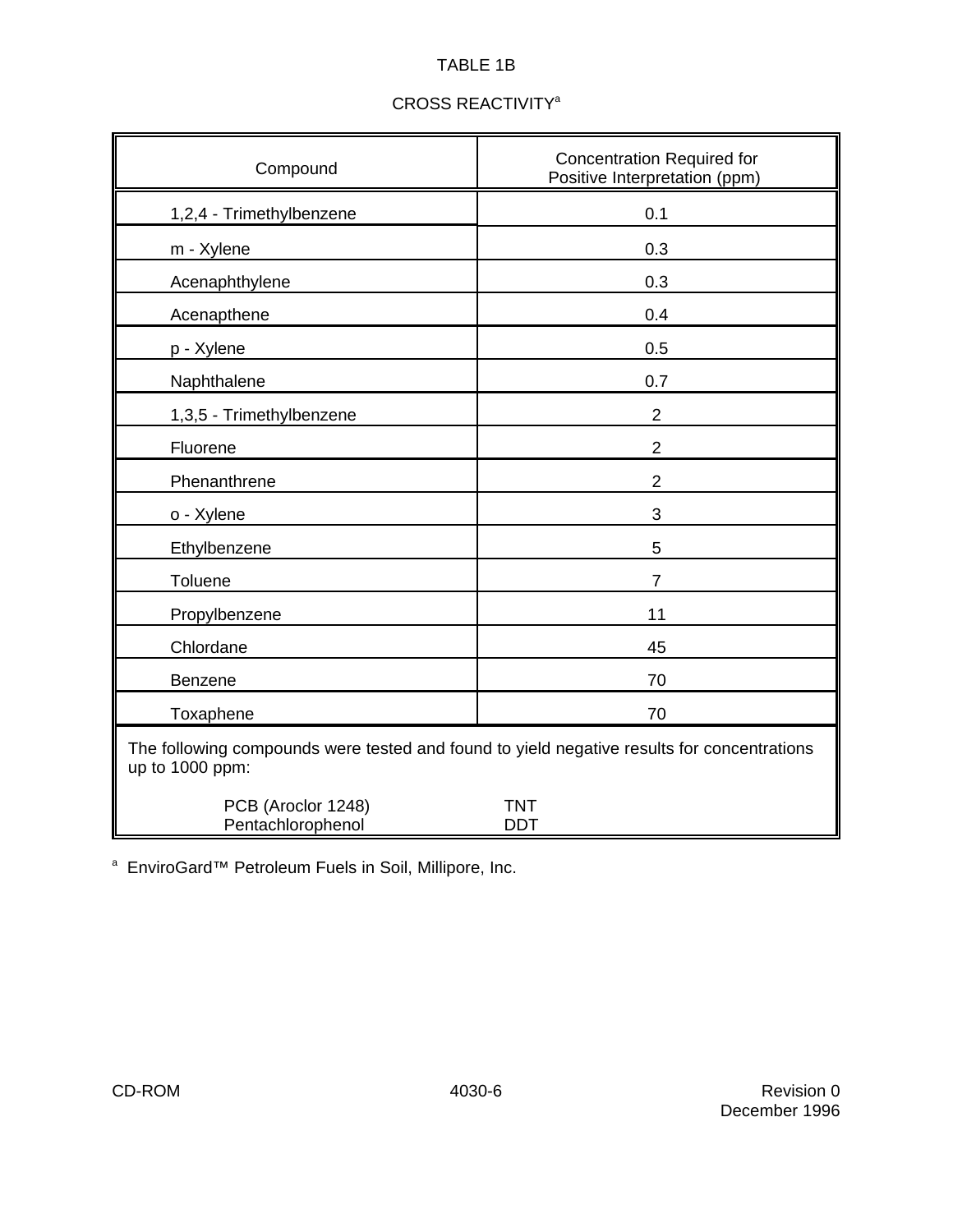## RESULTS FOR JP-4 (5 replicates/test)

| Nominal<br>concentration <sup>a</sup> | 20 ppm            |                   | 90 ppm            | $260$ ppm                  | 1000 ppm           |  |
|---------------------------------------|-------------------|-------------------|-------------------|----------------------------|--------------------|--|
| PETRO RISc™ <sup>b</sup>              | $2/5$ , $>40$ ppm | $5/5$ , $>40$ ppm | $5/5$ , $>40$ ppm | $1/5$ , $>400$ ppm         | $5/5$ , $>400$ ppm |  |
| Method 8015°                          | $27 + 2.1$ ppm    | $38 + 12$ ppm     | $93 + 30$ ppm     | $260 + 100$ ppm            | $3000 + 600$ ppm   |  |
| IR <sup>d</sup>                       | <b>NA</b>         | 2.8-5.3 ppm       | 52-95 ppm         | 380-620 ppm<br>(1 outlier) | 1370-2700 ppm      |  |

<sup>a.</sup> Samples were taken as cores at a contaminated Air Force Base. Nominal concentrations were determined by GC/FID analysis.

 $b$  PETRO RIS<sub>C</sub><sup>TM</sup> test was run according to Method 4030 using the hydrocarbon supplied with the kit.

 $\degree$  Method 8015 was run using a JP-4 standard, 20 ppm extract was not analyzed.

<sup>d.</sup> Method 418.1 was run using the mixture of solvents specified in the method. Because of the variability of the results, the range of values is reported. No analyses were conducted on the 20 ppm sample.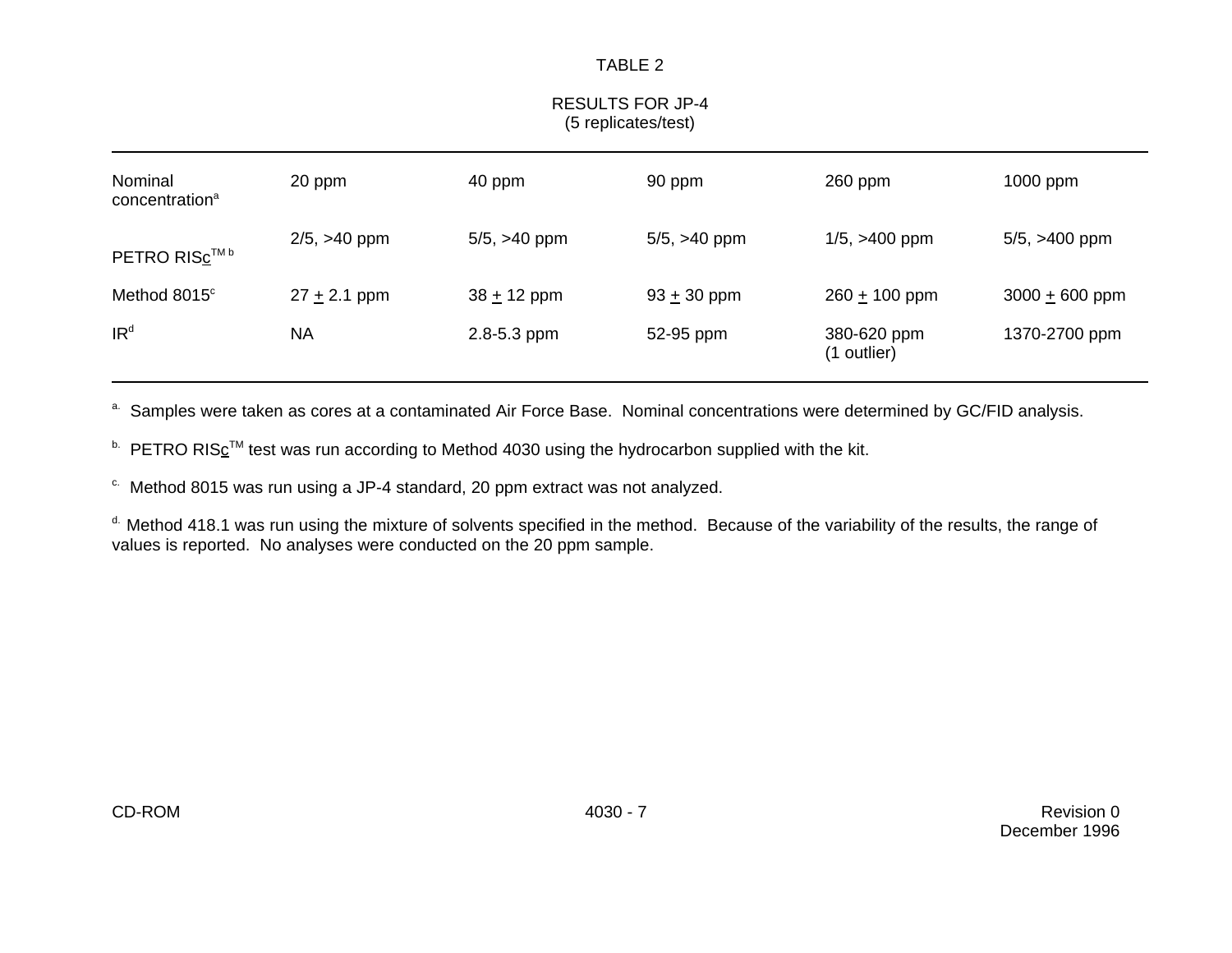## RESULTS FOR LOW AROMATIC DIESEL (5 replicates/test)

| Nominal<br>concentration <sup>a</sup> | $12.5$ ppm           | 75 ppm            | $105$ ppm                 | 150 ppm            | $1000$ ppm                 |
|---------------------------------------|----------------------|-------------------|---------------------------|--------------------|----------------------------|
| PETRO RIS <sub>c™</sub>               | $4/4$ , <150 ppm     | $4/4$ , <150 ppm  | 5/5,<br>$<$ 150 ppm       | 3/5,<br>$>150$ ppm | $5/5$ , $>1500$ ppm        |
| Method 8015°                          | nd                   | $54 + 7$ ppm      | $90 + 15$ ppm             | 125 $\pm$ 12 ppm   | $960 + 105$ ppm            |
| IR <sup>d</sup>                       | $30.5 - 51.7$<br>ppm | 106.0 - 292.0 ppm | $129.0 -$<br>305.0<br>ppm | <b>NA</b>          | $810.0 -$<br>1798.0<br>ppm |

a. Samples were prepared by spiking sandy loam soil with known amounts of low aromatic diesel sold in California (Section 2256, CCR)

**b.** PETRO RIS<sub>C</sub><sup>TM</sup> test was run according to Method 4030 using the hydrocarbon supplied with the kit, 1/5 determinations at 35 and 75 ppm out of QC limits.

<sup>c.</sup> Method 8015 was run using a diesel standard purchased at a California station. nd - not detected.

<sup>d.</sup> Method 418.1 was run using the mixture of solvents specified in the method. Because of the variability of the results, the range of results is reported. NA - no IR determination made for the 150 ppm sample.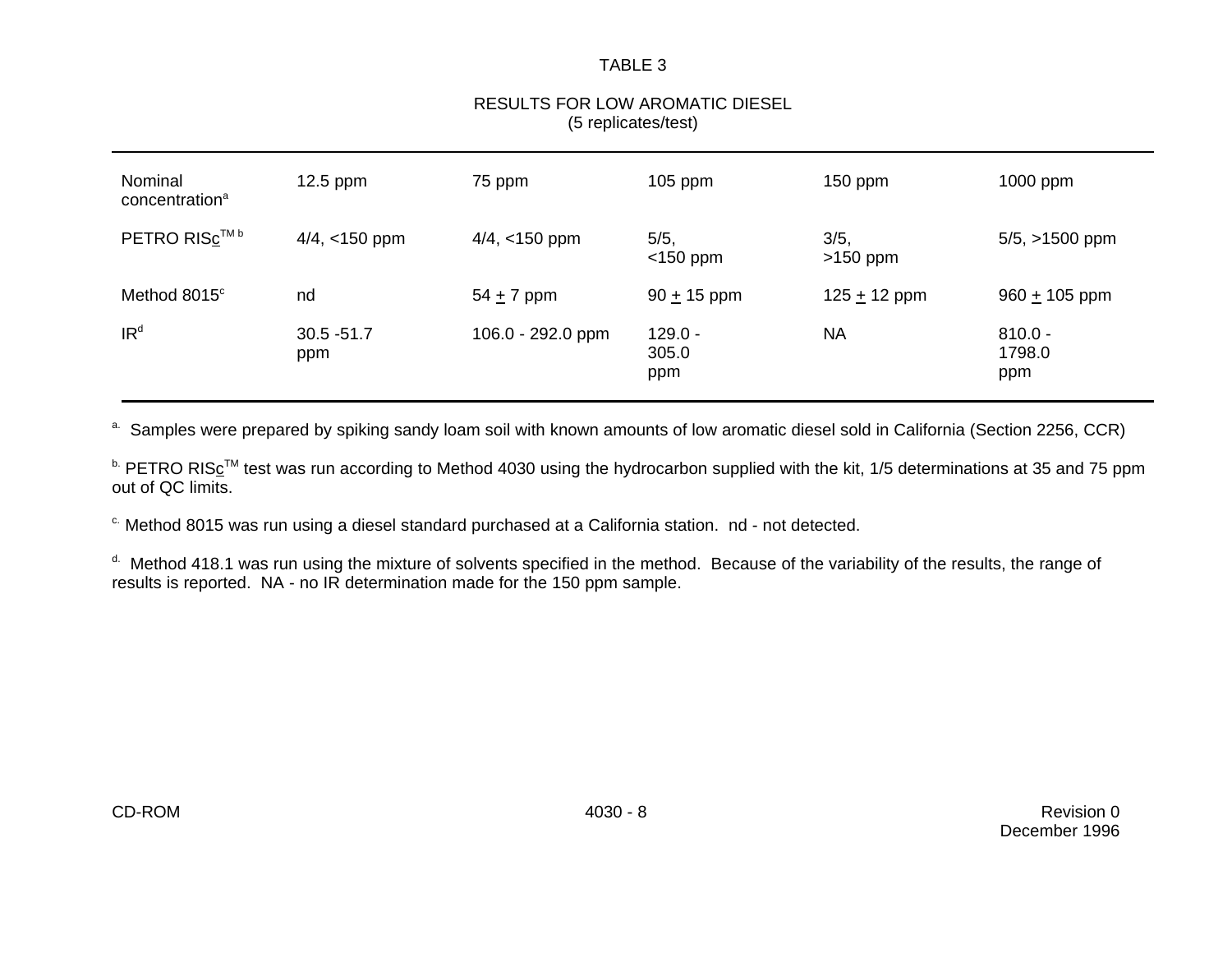## RESULTS FOR REGULAR DIESEL (4 replicates/test)

| Nominal concentration <sup>a</sup> | 25 ppm             | 75 ppm             | $150$ ppm          |
|------------------------------------|--------------------|--------------------|--------------------|
| PETRO RISc™ <sup>b</sup>           | $2/4, < 75$ ppm    | $2/3, >75$ ppm     | $4/4$ , $>75$ ppm  |
| Method 8015°                       | 51.2 $\pm$ 6.4 ppm | 75.9 $\pm$ 7.8 ppm | 162 $\pm$ 10.4 ppm |

a. Samples were prepared by spiking sandy loam soil with known amounts of regular number 2 diesel.

<sup>b.</sup> PETRO RIS<sub>C</sub>™ test was run according to Method 4030 using the hydrocarbon supplied with the kit, one determination on 75 ppm sample out of QC limits.

 $\degree$  Method 8015 was run using a diesel standard purchased at a Virginia station.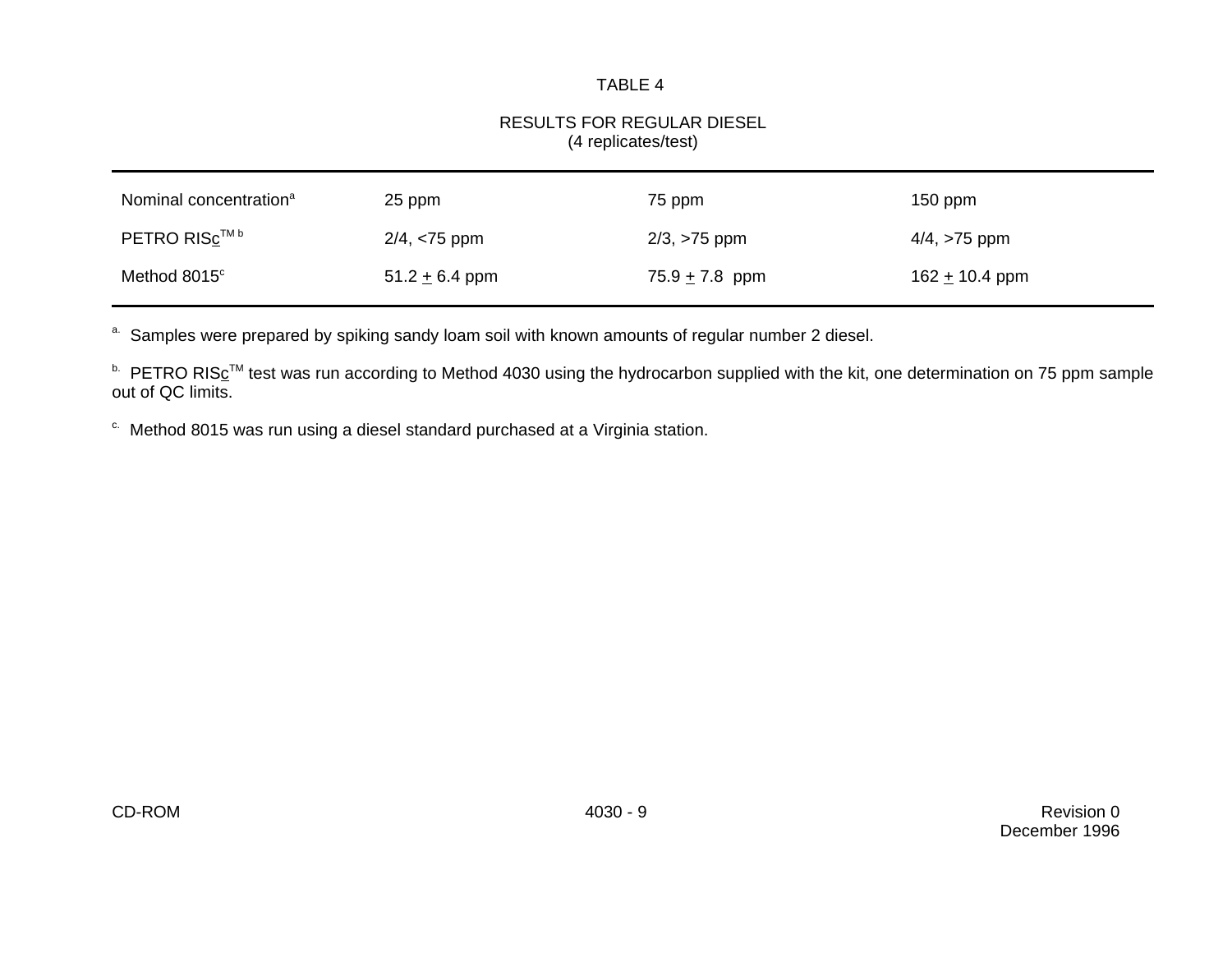## RESULTS FOR OXYGENATED GASOLINE - FRESH SPIKE (5 replicates/test)

| Nominal concentration <sup>a</sup> | 50 ppm           | $100$ ppm          | $200$ ppm           | $1000$ ppm          |
|------------------------------------|------------------|--------------------|---------------------|---------------------|
| PETRO RISc™ <sup>b</sup>           | $3/4$ , <100 ppm | $4/5$ , $>100$ ppm | $5/5$ , $>100$ ppm  | $5/5$ , $>1000$ ppm |
| Method 8015°                       | $22.2 + 1.6$ ppm | $39.4 + 4.2$ ppm   | 84.8 $\pm$ 10.9 ppm | 434 $\pm$ 26 ppm    |

a. Samples were prepared by spiking sandy loam soil with known amounts of an oxygenated fuel, sample were maintained in closed jars until analyzed.

<sup>b.</sup> PETRO RISc<sup>™</sup> test was run according to Method 4030 using the hydrocarbon supplied with the kit, one determination on 50 ppm sample out of QC limits.

<sup>c.</sup> Method 8015 was run using a gasoline standard purchased at a California station.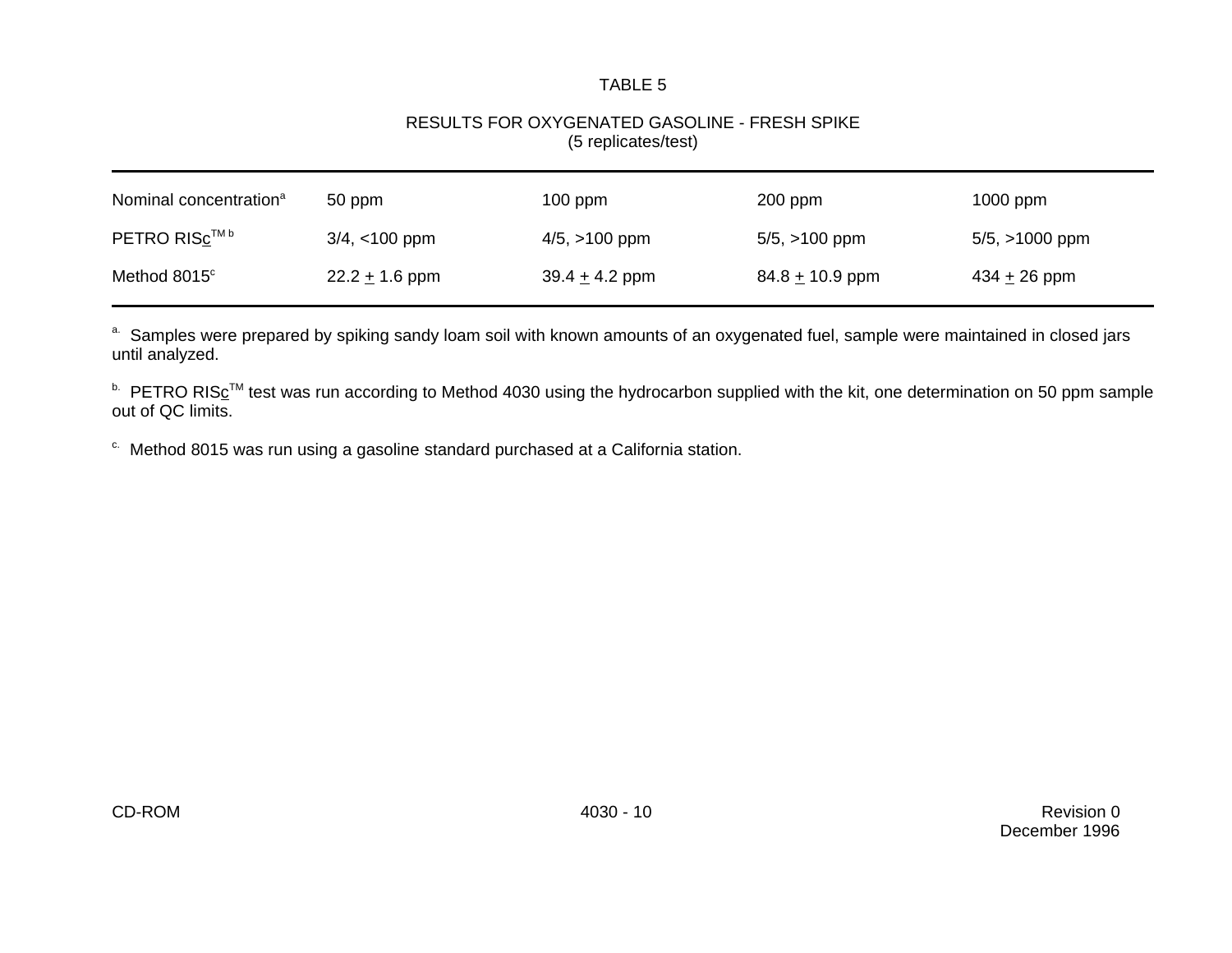#### RESULTS FOR OXYGENATED GASOLINE - HELD OPEN (5 replicates/test)

| Nominal concentration <sup>a</sup> | 50 ppm           | $100$ ppm          | $200$ ppm          |
|------------------------------------|------------------|--------------------|--------------------|
| PETRO RISC™ <sup>b</sup>           | $3/4$ , <100 ppm | $4/5$ , $>100$ ppm | $2/4$ , $>100$ ppm |
| Method 8015°                       | nd               | $3.6 \pm 0.4$ ppm  | 7.3 $\pm$ 0.9 ppm  |

<sup>a</sup> Samples were prepared by spiking sandy loam soil with known amounts of an oxygenated fuel, analyses were conducted 24 hours after homogenizing the sample. Spiked samples were stored open to the atmosphere. Nominal concentrations are based on the spiking level.

**■ PETRO RIS**<sub>c</sub><sup>™</sup> test was run according to Method 4030 using the hydrocarbon supplied with the kit, 1/5 determinations at 50 and 200 ppm out of QC limits.

c Method 8015 was run using a gasoline standard purchased at a California station. Later eluting peaks were used for quantitation.

nd - not detected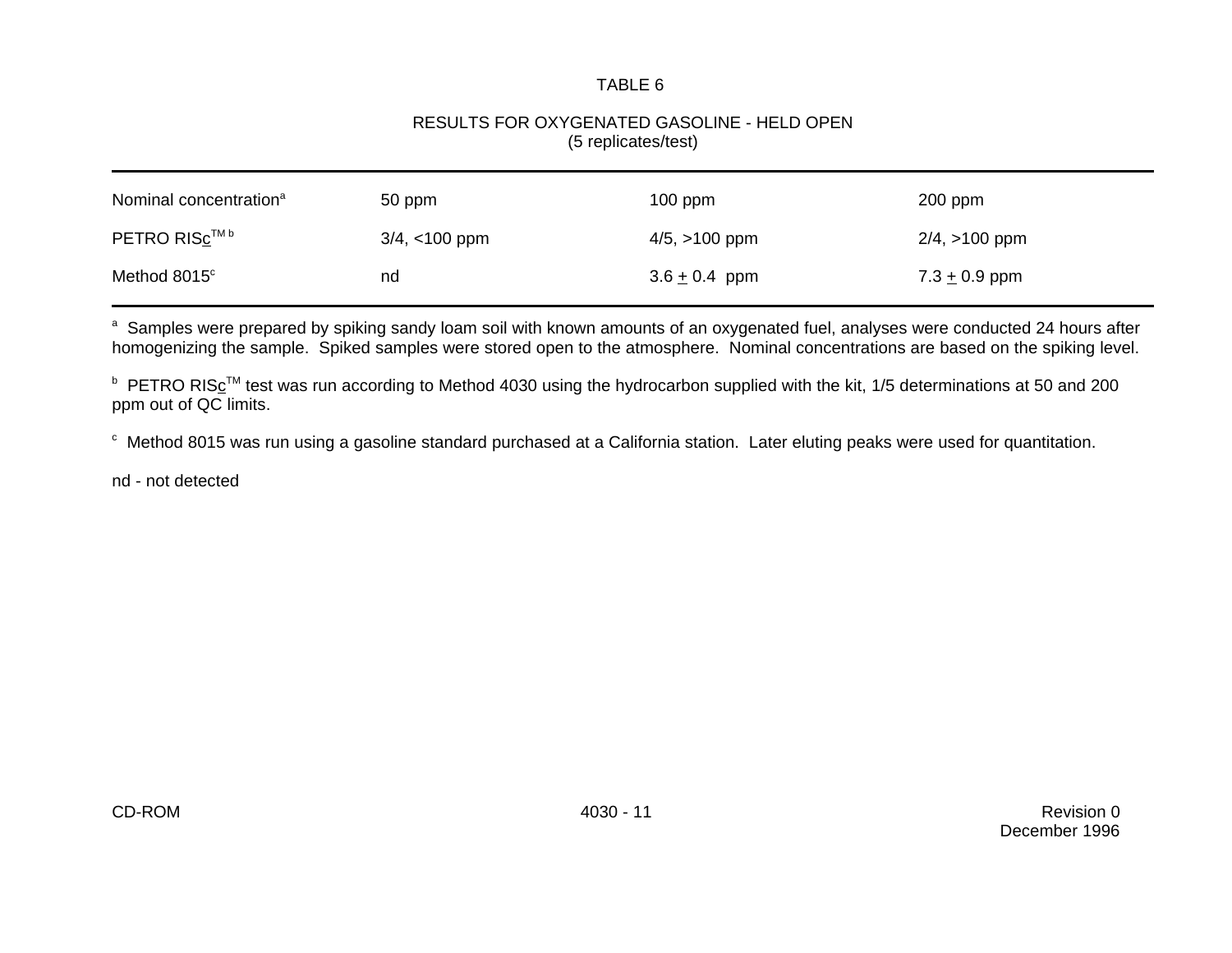| Part 1 - Average Response with Negative Soils |             |                        |                           |  |  |  |
|-----------------------------------------------|-------------|------------------------|---------------------------|--|--|--|
| Soil#                                         | Soil Type   | Average % Bo $(n = 9)$ | <b>Standard Deviation</b> |  |  |  |
| <b>SAND</b>                                   | 91.4        | 4.1                    |                           |  |  |  |
| S <sub>2</sub>                                | <b>LOAM</b> | 83.1                   | 3.2                       |  |  |  |
| S <sub>3</sub>                                | <b>CLAY</b> | 84.4                   | 3.1                       |  |  |  |
| S <sub>4</sub>                                | <b>LOAM</b> | 80.9                   | 1.3                       |  |  |  |
| S <sub>5</sub>                                | <b>CLAY</b> | 89.7                   | 1.7                       |  |  |  |
| S <sub>6</sub>                                | LOAM/SAND   | 91.2                   | 0.2                       |  |  |  |
| S7                                            | SAND/LOAM   | 89.0                   | 0.3                       |  |  |  |
| S <sub>8</sub>                                | <b>LOAM</b> | 90.0                   | 1.4                       |  |  |  |
| AVERAGE                                       |             | 87.5                   | 4.0                       |  |  |  |

#### METHOD SENSITIVITY

| Part 2 - Average Response with Calibrators |                    |             |  |  |
|--------------------------------------------|--------------------|-------------|--|--|
| Calibrator<br>Concentration (ppm)          | Average Absorbance | Average %Bo |  |  |
| 0                                          | 1.339              | N/A         |  |  |
| 5                                          | 1.097              | 81.9        |  |  |
| 15                                         | 0.825              | 61.7        |  |  |
| 50                                         | 0.427              | 31.9        |  |  |
| 125                                        | 0.219              | 16.3        |  |  |

#### **Part 3 - Method Sensitivity**

Based on Part 1 and Part 2 Above:

Average %Bo - 2 SD = 79.6 which is equivalent to 5.8 ppm Average %Bo - 3 SD = 75.6 which is equivalent to 7.0 ppm

 $(\%Bo = [(OD_{sample}/OD_{negative\ control}) \times 100])$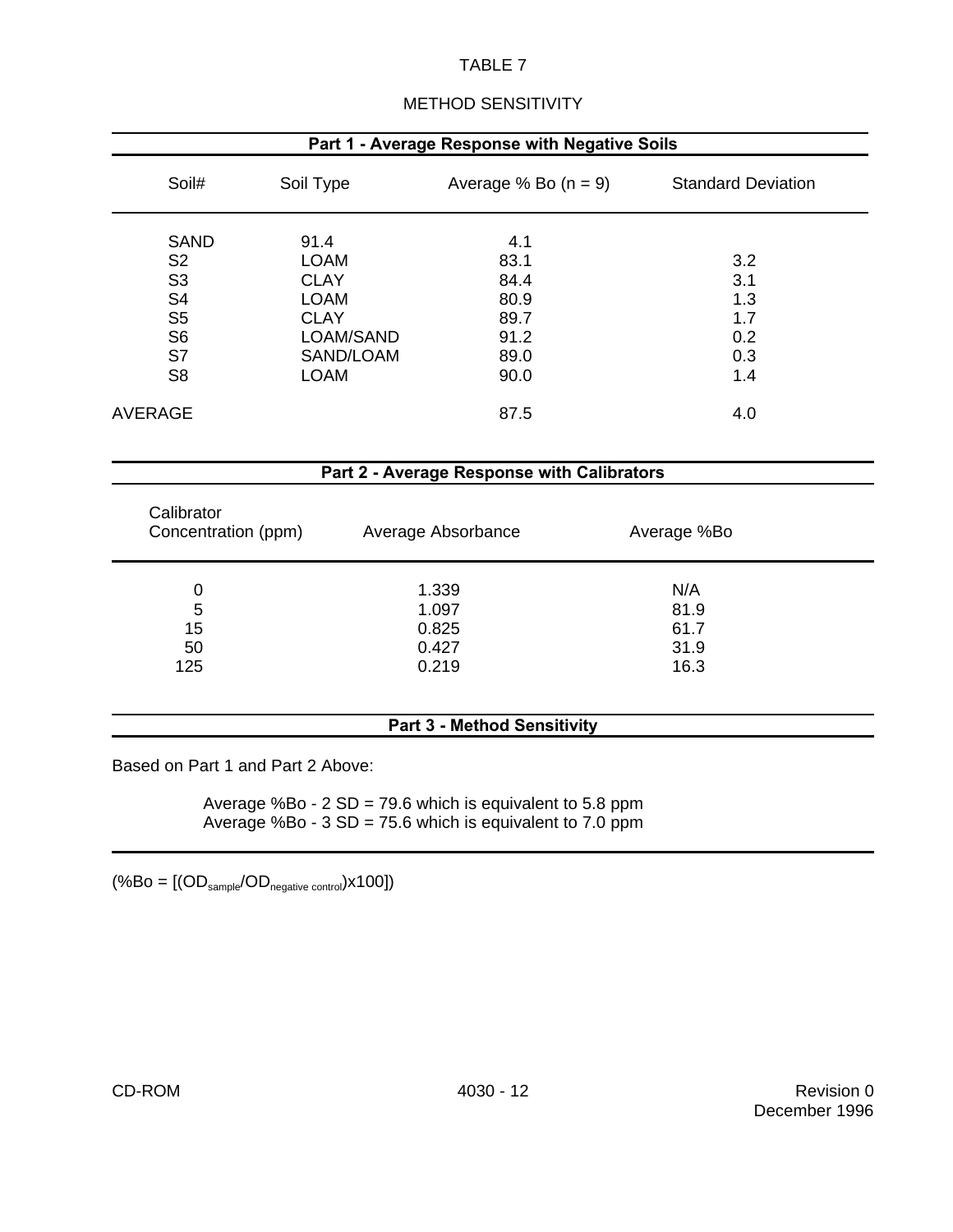## EFFECT OF WATER CONTENT IN SOIL SAMPLES

| <u>Soil</u>    |                  | % Water Fortified? | <u>Rep. 1*</u> | Rep. 2 | Rep. 3 |       | Mean Std. Dev. | $\pm$ 2 SD Range |
|----------------|------------------|--------------------|----------------|--------|--------|-------|----------------|------------------|
| S <sub>1</sub> | $\mathbf 0$      | No                 | 101.3          | 99.1   | 111.8  | 104.1 | 6.8            | $90.4 - 117.7$   |
| S <sub>1</sub> | 30               | <b>No</b>          | 100.5          | 115.5  | 109.1  | 108.4 | 7.5            | $93.4 - 123.4$   |
| S <sub>1</sub> | $\mathbf 0$      | Yes                | 59.2           | 65.8   | 69.6   | 64.9  | 5.3            | $49.9 - 75.5$    |
| S <sub>1</sub> | 30               | Yes                | 60             | 74.7   | 83.1   | 72.3  | 11.7           | $49.2 - 96.0$    |
|                |                  |                    |                |        |        |       |                |                  |
| S <sub>2</sub> | $\boldsymbol{0}$ | No                 | 57.9           | 53.9   | 72.3   | 61.4  | 9.7            | $42.0 - 80.8$    |
| S <sub>2</sub> | 30               | <b>No</b>          | 74.5           | 91.8   | 85.2   | 83.8  | 8.7            | 66.4 - 101.2     |
| S <sub>2</sub> | $\mathbf 0$      | Yes                | 40.3           | 40.9   | 45.6   | 42.3  | 2.9            | $36.5 - 48.1$    |
| S <sub>2</sub> | 30               | Yes                | 44.5           | 67.8   | 68.4   | 60.2  | 13.6           | $33.0 - 87.4$    |
|                |                  |                    |                |        |        |       |                |                  |
| S <sub>3</sub> | $\overline{0}$   | No                 | 70.1           | 85.6   | 76.7   | 77.5  | 7.8            | $61.9 - 93.1$    |
| S <sub>3</sub> | 30               | No                 | 81.5           | 109.4  | 103.4  | 98.1  | 14.7           | $68.7 - 127.5$   |
| S <sub>3</sub> | $\mathbf 0$      | Yes                | 41.1           | 46.6   | 60.7   | 49.5  | 10.1           | $29.3 - 69.7$    |
| S <sub>3</sub> | 30               | Yes                | 61.3           | 76.7   | 63.1   | 67.0  | 8.4            | $50.2 - 83.8$    |

\* All values shown are  $%Bo = [(OD_{\text{sample}}/OD_{\text{negative control}}) \times 100]$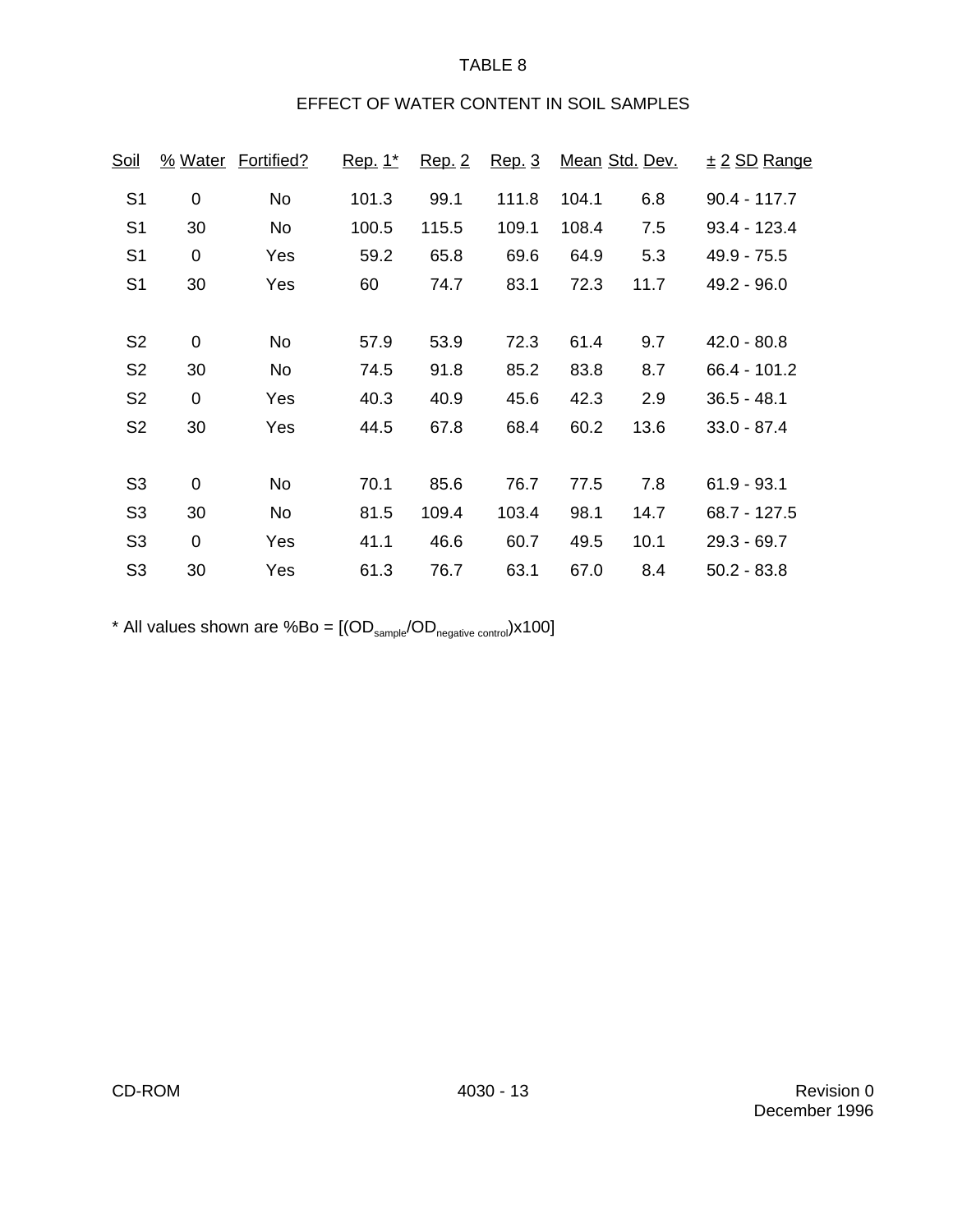## EFFECT OF pH ON SOIL SAMPLES

| <u>Soil</u>    | <u>pH Adi.</u> | Fortified? | $Rep.1^*$ | Rep.2 | Rep.3 | <u>Mean</u> | Std. Dev. | <u>± 2 SD Range</u> |
|----------------|----------------|------------|-----------|-------|-------|-------------|-----------|---------------------|
| S <sub>1</sub> | None           | No         | 88.9      | 93.2  | 92.8  | 91.6        | 2.4       | $86.8 - 96.4$       |
| S <sub>1</sub> | Acidic         | No         | 108.9     | 66.0  | 88.1  | 87.7        | 21.5      | 44.7-109.2          |
| S <sub>1</sub> | <b>Basic</b>   | No         | 101.2     | 90.3  | 90.6  | 94.0        | 6.2       | $81.6 - 106.4$      |
| S <sub>1</sub> | None           | Yes        | 64.3      | 55.7  | 58.0  | 59.3        | 4.5       | $50.3 - 68.3$       |
| S <sub>1</sub> | Acidic         | Yes        | 52.9      | 41.1  | 49.4  | 47.8        | 6.1       | $35.6 - 60.0$       |
| S <sub>1</sub> | <b>Basic</b>   | Yes        | 69.3      | 61.7  | 57.5  | 62.8        | 6.0       | $50.8 - 74.8$       |
|                |                |            |           |       |       |             |           |                     |
| S <sub>2</sub> | None           | <b>No</b>  | 76.2      | 86.4  | 83.1  | 81.9        | 5.2       | $71.5 - 92.3$       |
| S <sub>2</sub> | Acidic         | <b>No</b>  | 101.2     | 82.4  | 99.5  | 94.4        | 10.4      | 73.6 - 115.2        |
| S <sub>2</sub> | <b>Basic</b>   | No         | 89.9      | 72.1  | 77.7  | 79.9        | 9.1       | $61.7 - 98.1$       |
| S <sub>2</sub> | None           | Yes        | 59.4      | 60.3  | 53.7  | 57.8        | 3.6       | $50.6 - 65.0$       |
| S <sub>2</sub> | Acidic         | Yes        | 68.1      | 62.3  | 59.3  | 63.2        | 4.5       | $54.2 - 72.2$       |
| S <sub>2</sub> | <b>Basic</b>   | Yes        | 47.8      | 51.7  | 39.4  | 46.3        | 6.3       | $33.7 - 58.9$       |
|                |                |            |           |       |       |             |           |                     |
| S <sub>3</sub> | None           | <b>No</b>  | 83.4      | 88.4  | 85.3  | 85.7        | 2.5       | $80.7 - 90.7$       |
| S <sub>3</sub> | Acidic         | No         | 89.3      | 84.9  | 91.0  | 88.4        | 3.1       | $82.2 - 94.6$       |
| S <sub>3</sub> | <b>Basic</b>   | <b>No</b>  | 80.6      | 84.2  | 90.3  | 85.0        | 4.9       | 75.2 - 94.8         |
| S <sub>3</sub> | None           | Yes        | 60.2      | 53.6  | 58.8  | 57.5        | 3.5       | $47.7 - 64.5$       |
| S <sub>3</sub> | Acidic         | Yes        | 58.8      | 58.5  | 62.0  | 59.8        | 1.9       | $56.0 - 63.6$       |
| S <sub>3</sub> | <b>Basic</b>   | Yes        | 53.4      | 41.8  | 59.9  | 51.7        | 9.2       | $33.3 - 70.1$       |

\* All values shown are  $%Bo = [(OD_{\text{sample}}/OD_{\text{negative control}}) \times 100]$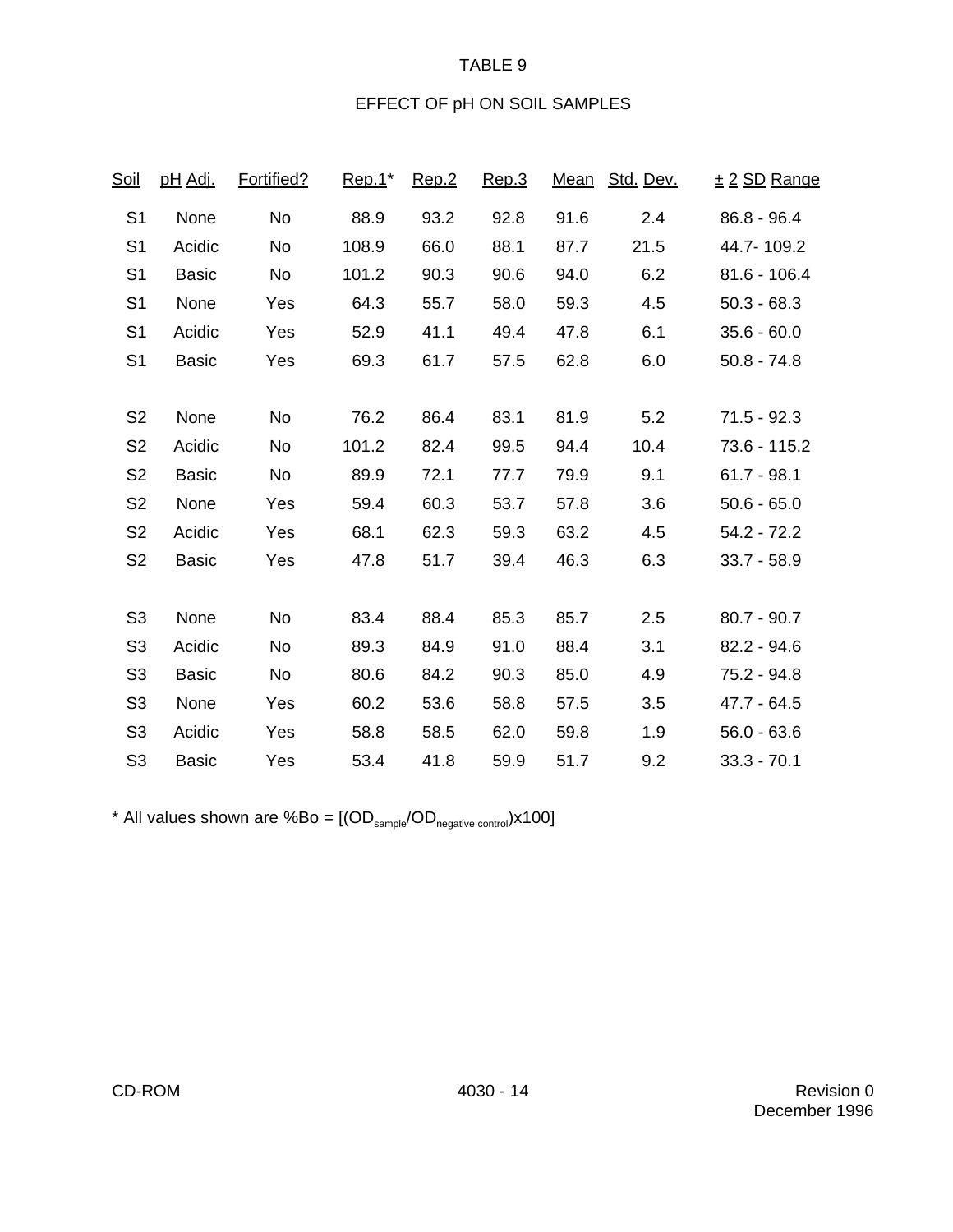#### PETRO RIS<u>c</u>™ SOIL TEST FIELD TRIAL 1

|               | <b>IR Method</b><br>(ppm) |            | 100 ppm Test           | 1000 ppm Test |                        |  |
|---------------|---------------------------|------------|------------------------|---------------|------------------------|--|
| Sample ID     |                           | Result     | Agreement<br>Y, FP, FN | Result        | Agreement<br>Y, FP, FN |  |
| <b>AST-01</b> | $20$                      | < 100      | Y                      | < 1000        | Y                      |  |
| <b>AST-02</b> | 520                       | $\geq 100$ | Y                      | $\geq 1000$   | <b>FP</b>              |  |
| <b>AST-03</b> | 1700                      | >100       | Y                      | >1000         | Y                      |  |
| <b>AST-04</b> | 130                       | $\geq 100$ | Y                      | < 1000        | Y                      |  |
| <b>AST-05</b> | 20                        | $\geq 100$ | <b>FP</b>              | < 1000        | Y                      |  |
| <b>AST-06</b> | 40                        | $\geq 100$ | <b>FP</b>              | < 1000        | <b>FN</b>              |  |
| <b>AST-07</b> | 400                       | $\geq 100$ | Y                      | < 1000        | <b>FN</b>              |  |
| <b>AST-08</b> | 640                       | $\geq 100$ | Y                      | < 1000        | <b>FN</b>              |  |
| <b>AST-09</b> | 1600                      | >100       | Y                      | >1000         | Y                      |  |

Y = Immunoassay and GC or IR results agree

FP = False Positive

FN = False Negative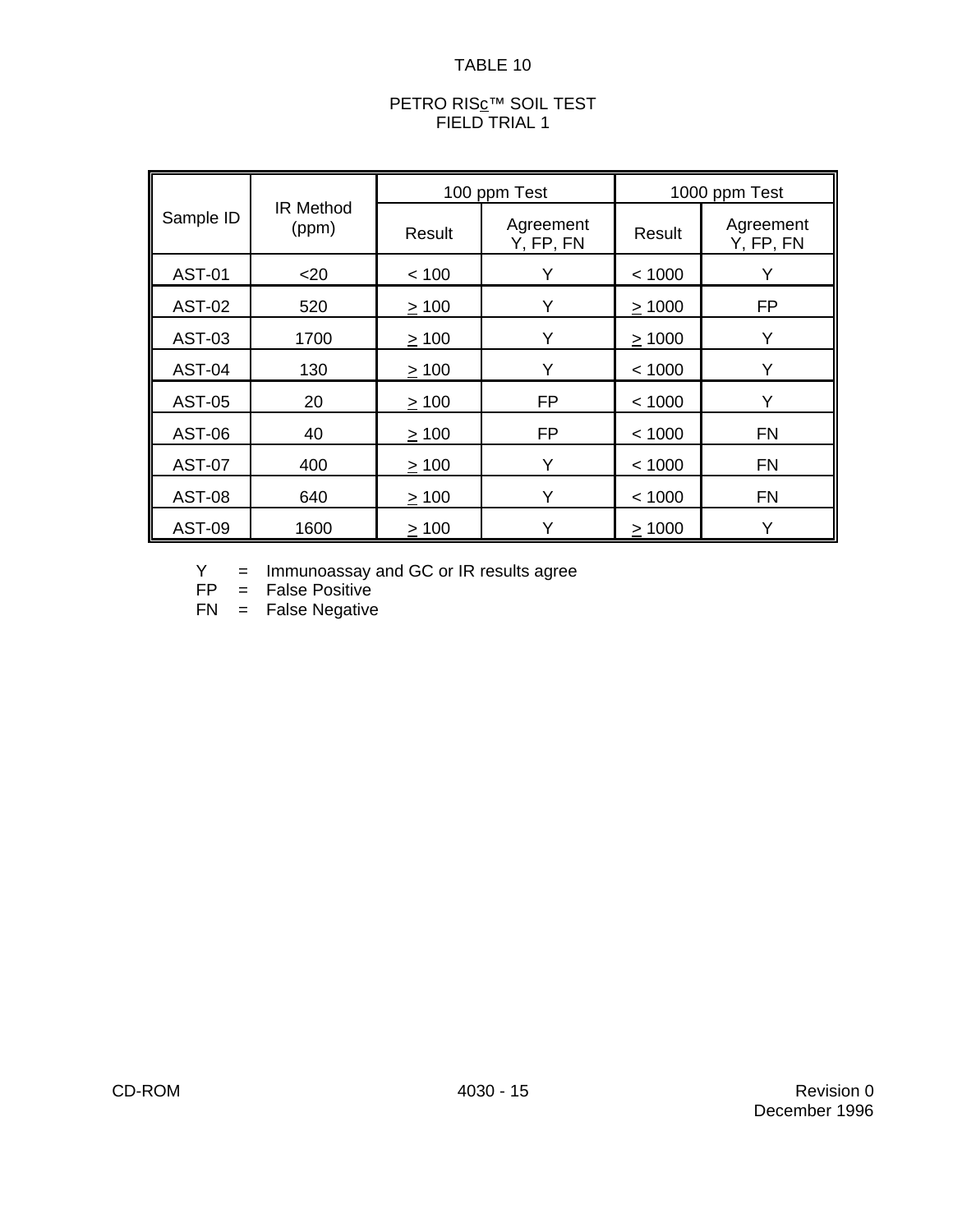#### PETRO RIS<u>c</u>™ SOIL TEST FIELD TRIAL 2

|              | GC<br>Extractables<br>(ppm) | <b>TRPH</b><br>(ppm) | 75 ppm Test   |                        |    | 750 ppm Test |                        |           |
|--------------|-----------------------------|----------------------|---------------|------------------------|----|--------------|------------------------|-----------|
| Sample<br>ID |                             |                      | <b>Result</b> | Agreement<br>Y, FP, FN |    | Result       | Agreement<br>Y, FP, FN |           |
|              |                             |                      |               | <b>TRPH</b>            | GC |              | <b>TRPH</b>            | GC        |
| $1 - B$      | 5720                        | 20800                | $\geq 75$     | Y                      | Y  | $\geq$ 750   | Y                      | Y         |
| $2-A$        | 610                         | 14700                | $\geq 75$     | Y                      | Y  | $\geq$ 750   | <b>FP</b>              | Y         |
| $2 - B$      | 370                         | 6800                 | $\geq$ 75     | Y                      | Y  | > 750        | <b>FP</b>              | Y         |
| $2-C$        | 2270                        | 1950                 | $\geq$ 75     | Y                      | Y  | > 750        | Y                      | Y         |
| $3 - B$      | 4870                        | 18600                | $\geq 75$     | Y                      | Y  | $\geq 750$   | Y                      | Y         |
| $3-C$        | 760                         | 1180                 | $\geq 75$     | Y                      | Y  | < 750        | $FN^*$                 | <b>FN</b> |
| $4-A$        | 66                          | 4100                 | $\geq 75$     | $FP^*$                 | Y  | < 750        | Y                      | <b>FN</b> |
| $4 - B$      | 303                         | 2100                 | $\geq$ 75     | Y                      | Y  | < 750        | Y                      | <b>FN</b> |
| $5-A$        | 20400                       | 29600                | $\geq$ 75     | Y                      | Y  | $\geq$ 750   | Y                      | Y         |
| $5 - B$      | 26300                       | 28600                | $\geq 75$     | Y                      | Y  | $\geq$ 750   | Y                      | Y         |
| $5-C$        | 267                         | 330                  | $\geq 75$     | Y                      | Y  | $\geq$ 750   | <b>FP</b>              | <b>FP</b> |
| $6 - B$      | 550                         | 22700                | > 75          | Y                      | Y  | > 750        | <b>FP</b>              | Y         |
| 8            | 59300                       | 64400                | > 75          | Y                      | Y  | $\geq$ 750   | Y                      | Y         |
| 9            | 26500                       | 12900                | $\geq 75$     | Y                      | Υ  | $\geq 750$   | Υ                      | Υ         |

 $Y =$  Immunoassay and GC or IR results agree<br>FN  $=$  False Negative

FN = False Negative<br>FP = False Positive

 $=$  False Positive

 $FN^*$  = False Negative, but within 25% of GC or IR results  $FP^*$  = False Positive, but within 25% of GC or IR results

 $=$  False Positive, but within 25% of GC or IR results